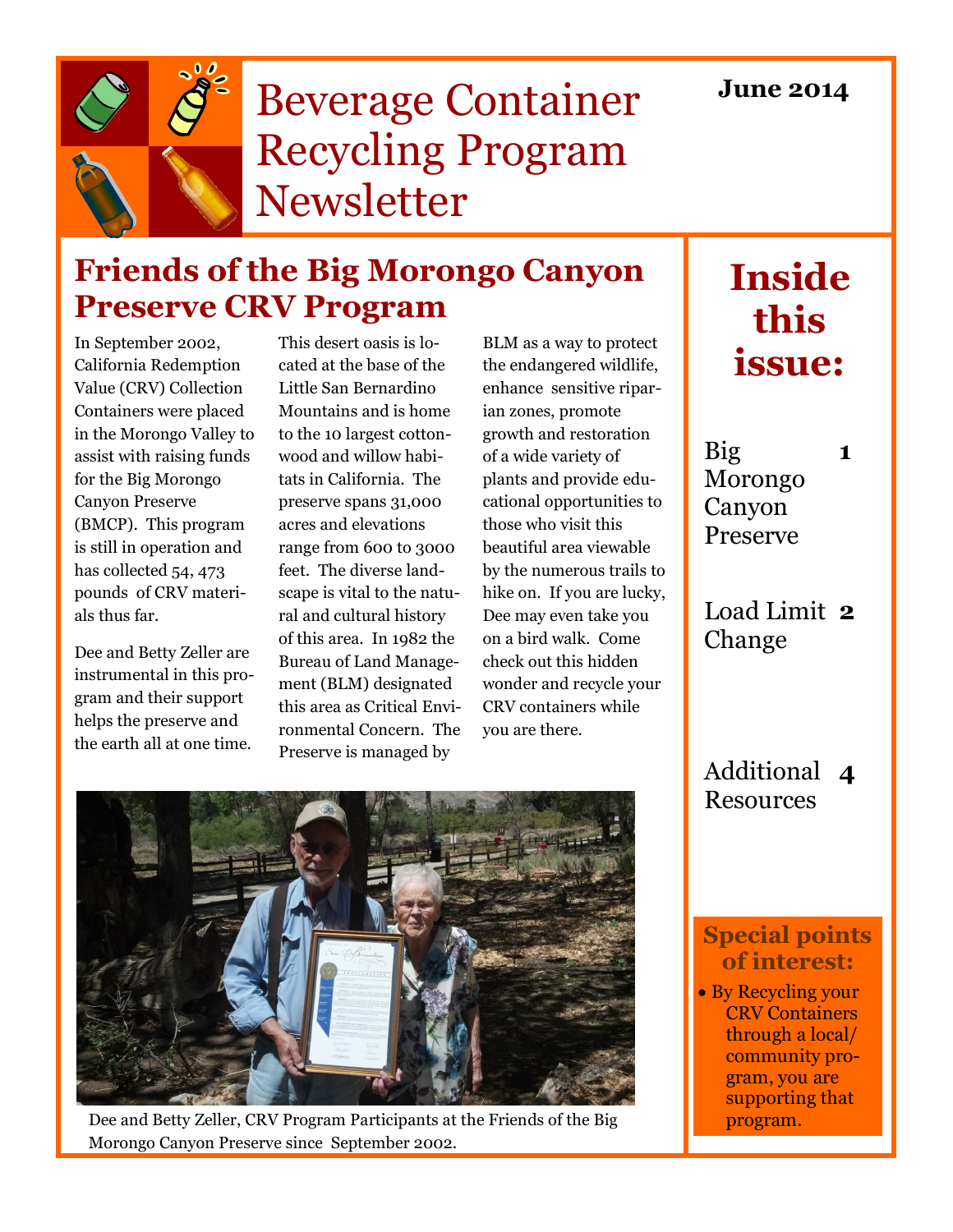Natural Resources Agency



**DEPARTMENT OF RESOURCES RECYCLING AND RECOVERY** 

801 K STREET, MS 15-52, SACRAMENTO, CALIFORNIA 95814 - (916) 322-4027 - WWW.CALRECYCLE.CA.GOV

### **ATTENTION ALL CRV CUSTOMERS!**

#### CHANGE TO THE DAILY LOAD LIMITS ALLOWED TO BE REDEEMED AT CERTIFIED RECYCLING CENTERS BY CONSUMERS

Effective January 1, 2014 certified recycling centers in California are restricted by law from receiving loads of CRV empty beverage containers, and paying CRV to any person, operation or entity who is not certified by CalRecycle, Division of Recycling (Division) and who is delivering a load of material in excess of 100 pounds of aluminum or plastic beverage containers, or 1,000 pounds of glass beverage containers, per day. It is also a violation of the law for a recycling center to split loads in excess of the daily load limits into multiple transactions, or accept in any one day an aggregate total of material in excess of the daily load limits.

For the vast majority of California consumers this change to the daily load limits will have no impact. But if you tend to save up your CRV empty beverage containers then redeem them as a single load at a certified recycling center, you will be restricted from delivering loads, and receiving CRV, if you deliver loads in excess of the new daily load limits.

If you operate a business which collects CRV empty beverage containers from bars, restaurants and/or other businesses where CRV empty beverage containers are consumed you will be restricted from redeeming the materials you collect if the load you deliver exceeds the revised daily load limits. Individuals and/or entities engaged in this sort of collection should be certified with the Division as a Dropoff or Collection Program.

If you have an organization which uses CA CRV beverage container redemption as a fund raising mechanism, you will be restricted from redeeming the CRV empty beverage containers you collect if the load you deliver to a certified recycling center exceeds the revised daily load limit. Individuals and/or entities that collect large quantities of CA CRV beverage containers for fundraising should be certified with the Division as a Community Service Program.

Fortunately, the process for becoming certified as a Dropoff or Collection Program, or a Community Service Program is simple and easy and the recordkeeping requirements are minimal. Best of all, once certified with CalRecycle's Division of Recycling, you or your organization will not be subject to the daily load limits! There is no restriction on the total weight of material or the frequency of delivery once you are certified with the Division.

If you would like to submit an application to become certified as a Dropoff or Collection Program, or a Community Service Program, you can obtain an application at http://www.calrecycle.ca.gov/BevContainer/Forms/CertAppDrop.pdf.

If you questions about becoming certified, please contact the Certification Unit at  $(916)$  324-8598.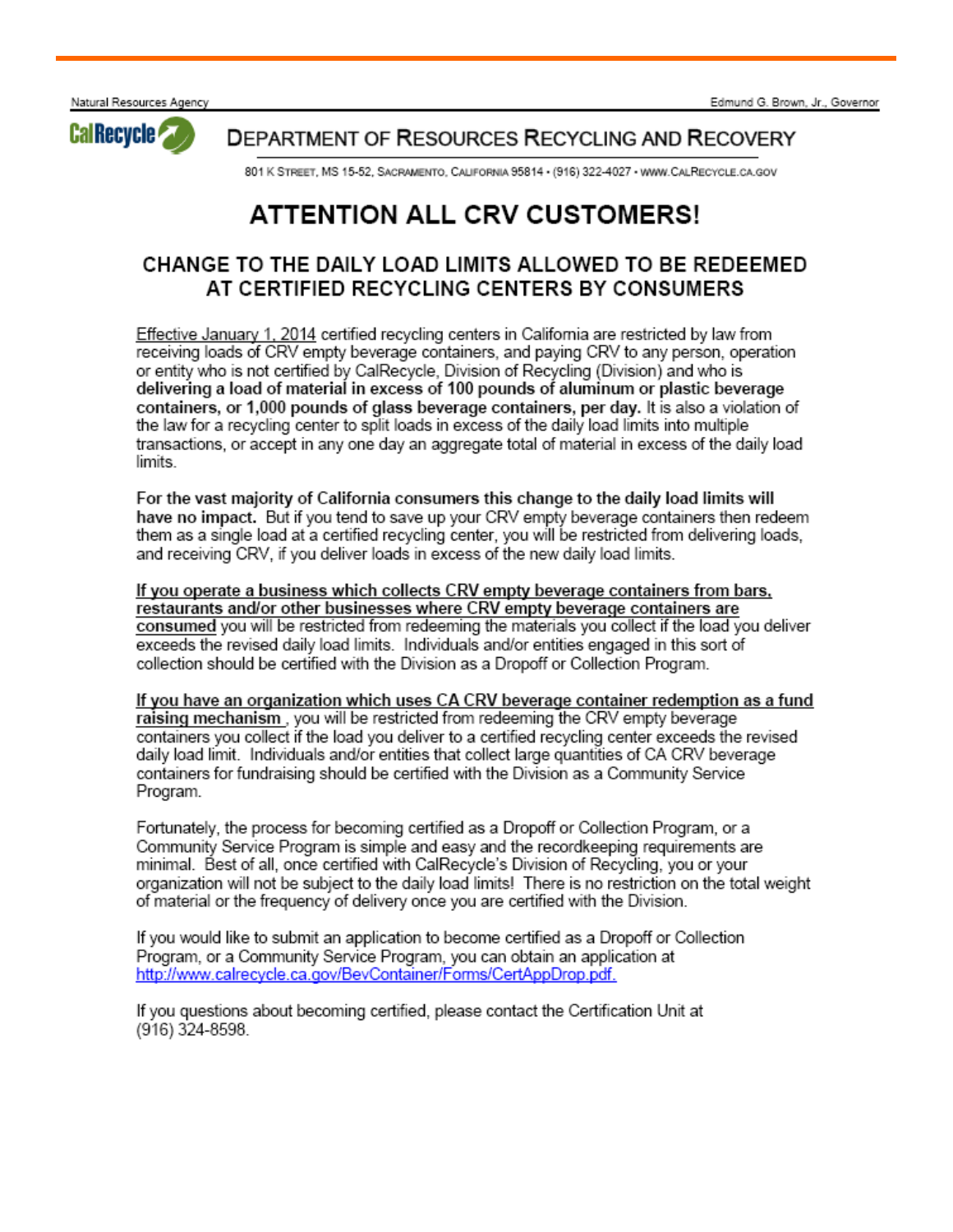Natural Resources Agency



**DEPARTMENT OF RESOURCES RECYCLING AND RECOVERY** 

801 K STREET, MS 15-52, SACRAMENTO, CALIFORNIA 95814 · (916) 322-4027 · WWW.CALRECYCLE.CA.GOV

#### ¡ATENCIÓN TODOS LOS CLIENTES DE CRV CAMBIOS IMPORTANTES! Nuevos Límites de Carga Diarios que Consumidores Podrán Redimir en Centros de Reciclaie Certificados

A partir del 1 de Enero de 2014, los centros de reciclaje certificados en California están restringidos por ley de recibir cargas de envases vacíos de bebidas y pagar el Valor de Reembolso de California (CRV) [por su siglas en Ingles] a cualquier persona, operación o entidad que no esté certificada con la División de Reciclaje (Division) de CalRecycle:

- Por cargas de CRV en exceso de 100 libras de envases de bebidas de aluminio o plástico
- Por cargas de CRV en exceso de 1.000 libras de envases de bebidas de vidrio.  $\bullet$ cada día.

También es contra la ley que un centro de reciclaje divida cargas en exceso de los límites diarios en múltiples transacciones, o que acepten en un solo día un total agregado de material de personas, operaciones, o entidades en exceso de los límites diarios.

Este cambio a los límites de carga diarios no tendrá ningún impacto para la gran mayoría de los consumidores de California. Pero si usted tiende a acumular sus envases de bebidas vacías de CRV por mucho tiempo y luego decide vender su material como una sola carga en un centro de reciclaie certificado, usted estará restringido en vender y recibir CRV por cargas que excedan los nuevos límites de carga diarios.

Si usted opera un negocio que recoge envases de CRV de bares, restaurantes y otros negocios donde se consumen bebidas de CRV usted no podrá vender o recibir CRV por los materiales que recoja si su carga excede los nuevos límites de carga diarios. Las personas o entidades que participan en este tipo de recolección deben certificarse con la División como un Programa de Devolución o Recolección.

Si usted tiene una organización que utiliza redención de envases vacíos de bebidas CRV como medio de recaudación de fondos, usted no podrá vender o recibir CRV por los materiales que usted recoja si su carga excede los nuevos límites de carga diarios. Las personas o entidades que acumulan grandes cantidades de envases vacíos de bebidas CRV para recaudación de fondos deben ser certificadas con la División como un Programa de Servicio Comunitario.

Afortunadamente, el proceso para obtener la certificación como un Programa de Devolución o Recolección, o un Programa de Servicio Comunitario es simple y fácil. Los reguisitos de contabilidad son mínimos. ¡Lo mejor de todo, es que una vez que obtengan la certificación con la División de Reciclaje de CalRecycle, usted o su organización no serán sujetos a los límites de carga diarios! No habrá ninguna restricción sobre el peso total del material o la frecuencia de entrega una vez que este certificado con la división.

Si usted desea presentar su solicitud para obtener la certificación como un Programa de Devolución o Recolección, o un Programa de Servicio Comunitario, usted puede obtener una solicitud en el siguiente enlace: http://www.calrecycle.ca.gov/BevContainer/Forms/CertAppDrop.pdf.

Si usted tiene preguntas acerca de cómo obtener la certificación, por favor comuníquese con la Unidad de Certificación al (916) 324-8598.